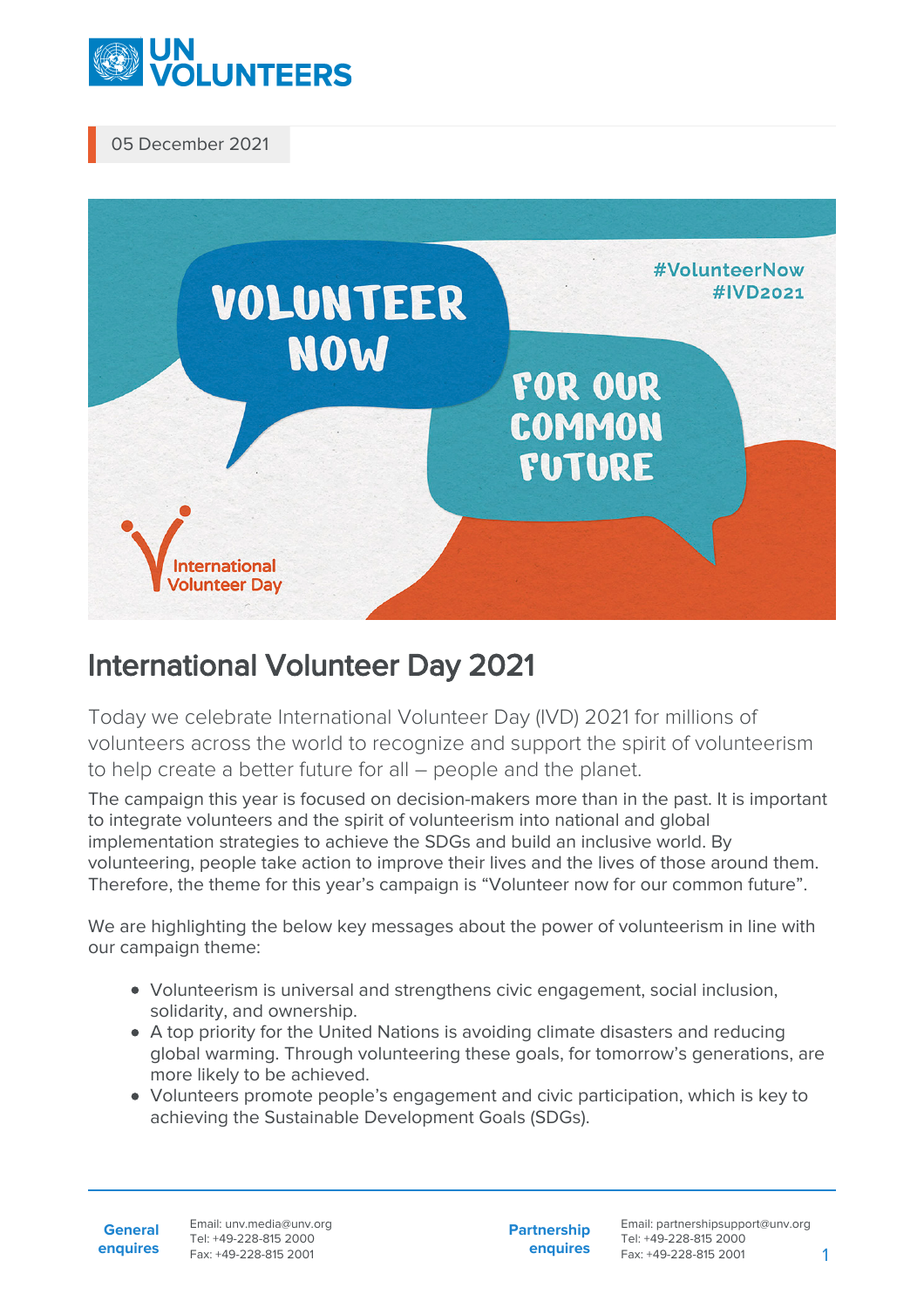

People across the world, UN Agencies and their partners, Member States, and governments across the world have begun IVD celebrations. They are recognizing the contributions and efforts of volunteers and encouraging the spirit of volunteerism through events, activities, conferences, discussions, and volunteer awards.

So far, we can see 200+ events and activities around the world for [IVD celebrations on our](https://www.google.com/maps/d/u/1/viewer?mid=1hZmifRhmztz9n_ickHEvQYLz4W_foY4z&ll=47.35238103761297%2C24.53271596783442&z=4) [Map.](https://www.google.com/maps/d/u/1/viewer?mid=1hZmifRhmztz9n_ickHEvQYLz4W_foY4z&ll=47.35238103761297%2C24.53271596783442&z=4) 100+ countries are participating in recognizing volunteers and we are hosting 13 UNV Country Awards with our partners and local authorities. 100+ Media channels and news agencies are covering the celebrations across the world online. More than 20 of our partners and influencers from across the world are encouraging people to appreciate the efforts of volunteers and volunteer their time for our common home.

The cosmos and the stars are celebrating IVD as well! Watch the videos below as Roscosmos cosmonauts send greetings to all volunteers from the International Space Station.

Additionally, people across the world are joining in the online celebrations and showing support to volunteers – there are 7000+ posts across social media with our campaign hashtag #IVD2021 on Facebook, Instagram, Twitter, and LinkedIn. The social media campaigning at UNV for IVD 2021 had begun on 5th November 2021.

To join in IVD celebrations, support volunteers, and know more about the power of volunteerism follow us on social media:

- [Facebook](https://www.facebook.com/unvolunteers/posts/7048098915201028)
- [Instagram](https://www.instagram.com/tv/CW0qulQo6hS/)
- [Twitter](https://twitter.com/UNVolunteers/status/1465607785517883398)
- [LinkedIn](https://www.linkedin.com/company/united-nations-volunteers?trk=public_post_share-update_actor-image)

EC's Video Message – Watch our anchor, UNV's Executive Coordinator Toily Kurbanov show his appreciation and gratitude towards volunteers for "sacrificing comfort for common good".

{"preview\_thumbnail":"/sites/default/files/styles/video\_embed\_wysiwyg\_preview/public/vide o\_thumbnails/ddwmM2dv4nQ.jpg?itok=mOHLgHgq","video\_url":"https://www.youtube.com/ watch?v=ddwmM2dv4nQ","settings":{"responsive":1,"width":"854","height":"480","autoplay":1} ,"settings\_summary":["Embedded Video (Responsive, autoplaying)."]}

**Partnership enquires**